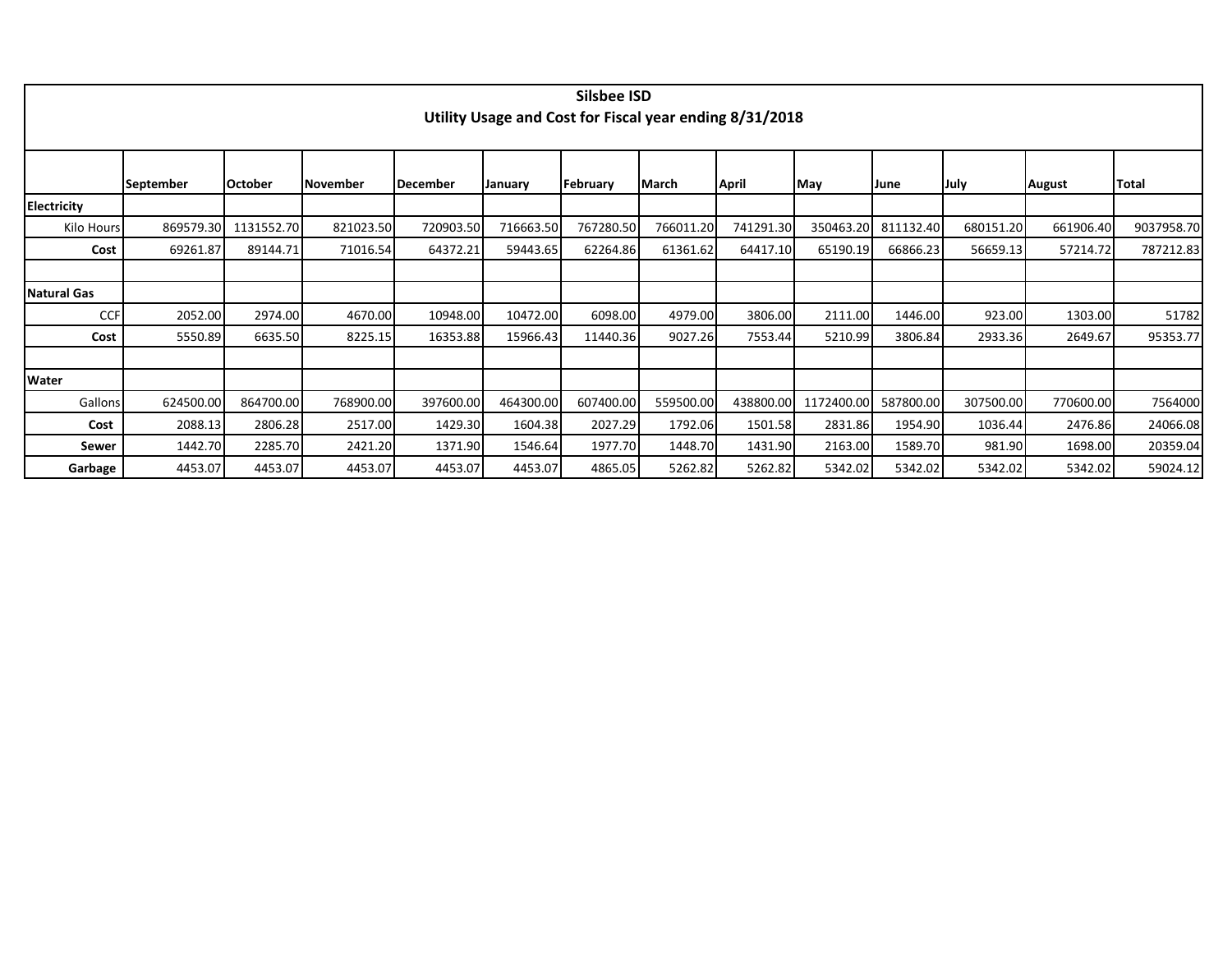|                    |           |           |           |           |           |           | <b>SILSBEE HIGH SCHOOL</b> |                                                         |           |           |           |           |            |
|--------------------|-----------|-----------|-----------|-----------|-----------|-----------|----------------------------|---------------------------------------------------------|-----------|-----------|-----------|-----------|------------|
|                    |           |           |           |           |           |           |                            | Utility Usage and Cost for Fiscal year ending 8/31/2018 |           |           |           |           |            |
|                    |           |           |           |           |           |           |                            |                                                         |           |           |           |           |            |
|                    | September | October   | November  | December  | January   | February  | March                      | April                                                   | May       | June      | July      | August    | Total      |
| Electricity        |           |           |           |           |           |           |                            |                                                         |           |           |           |           |            |
| Kilo Hours         | 446414.40 | 509208.60 | 381512.60 | 333475.60 | 344541.60 | 366105.60 | 371275.60                  | 372569.60                                               | 53633.60  | 331826.60 | 298922.60 | 249481.60 | 4058968.00 |
| Cost               | 33,556.73 | 38,269.57 | 30,728.66 | 27,213.83 | 25,644.53 | 27,225.21 | 27,764.50                  | 30,565.88                                               | 28,032.59 | 26,627.03 | 23,258.38 | 21,211.59 | 340,098.50 |
|                    |           |           |           |           |           |           |                            |                                                         |           |           |           |           |            |
| <b>Natural Gas</b> |           |           |           |           |           |           |                            |                                                         |           |           |           |           |            |
| <b>CCF</b>         | 875       | 992       | 1118      | 1949      | 1775      | 1335      | 1327                       | 1100                                                    | 763       | 521       | 406       | 272       | 12433      |
| Cost               | 4,303.58  | 4,765.10  | 5,163.20  | 9,073.49  | 8,912.71  | 7,386.83  | 5,821.85                   | 5,101.09                                                | 3,814.97  | 2,750.76  | 2,189.61  | 1,503.57  | 60,786.76  |
|                    |           |           |           |           |           |           |                            |                                                         |           |           |           |           |            |
| Water              |           |           |           |           |           |           |                            |                                                         |           |           |           |           |            |
| Gallons            | 382600    | 446600    | 432700    | 147100    | 100400    | 245400    | 162000                     | 100300                                                  | 454100    | 459200    | 187800    | 597400    | 3715600    |
| Cost               | 1,187.55  | 1,379.55  | 1,337.85  | 511.05    | 343.95    | 775.95    | 525.75                     | 340.65                                                  | 1,402.05  | 1,417.35  | 605.25    | 1,831.95  | 11,658.90  |
| Sewer              | 604.00    | 915.40    | 1,291.90  | 494.80    | 327.70    | 759.70    | 220.00                     | 303.10                                                  | 775.30    | 1,093.30  | 589.00    | 1,090.90  | 8,465.10   |
| Garbage            | 1,403.91  | 1,403.91  | 1,403.91  | 1,403.91  | 1,403.91  | 1,403.91  | 1,647.91                   | 1,647.91                                                | 1,727.11  | 1,727.11  | 1,727.11  | 1,727.11  | 18,627.72  |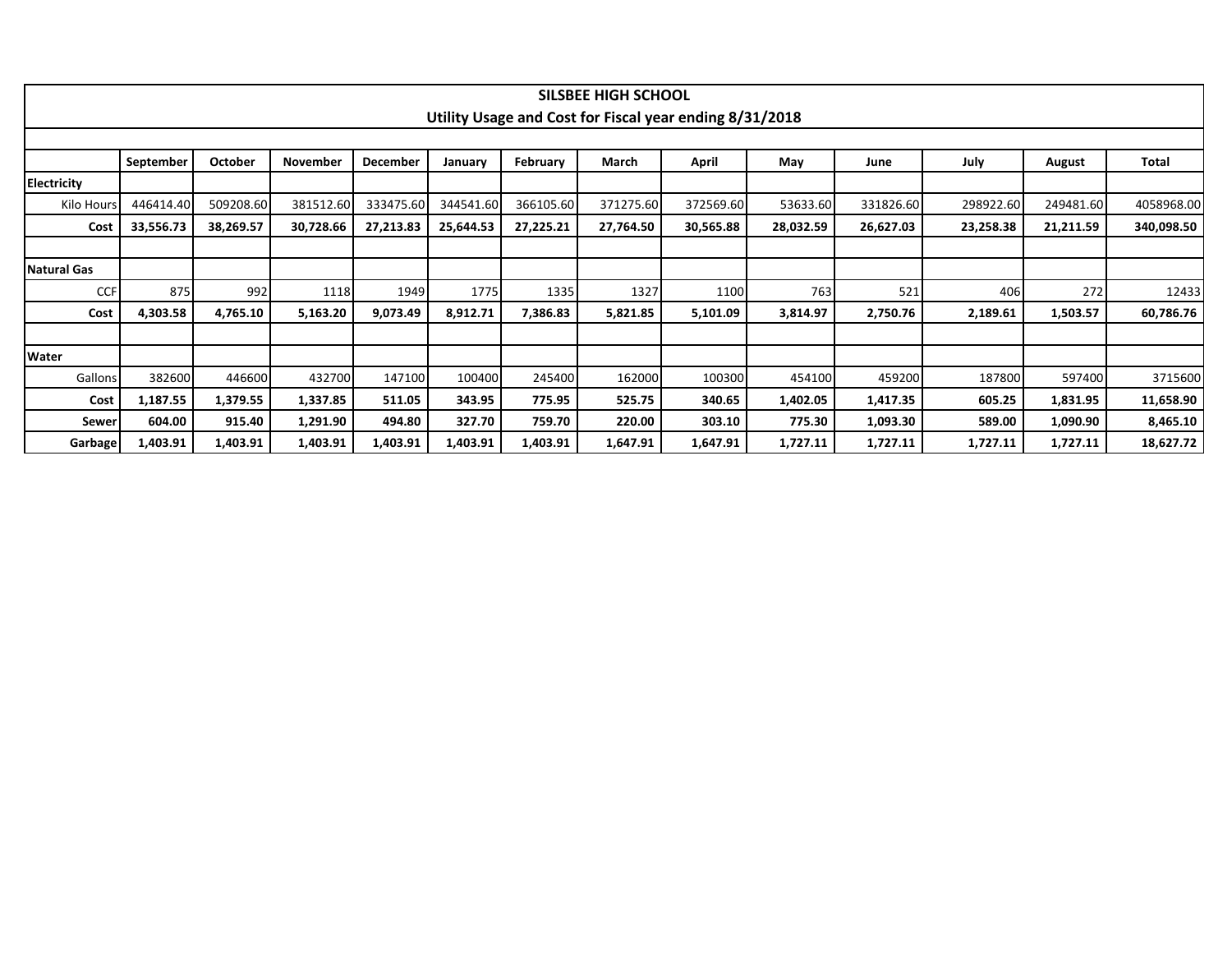|                    |                  |                |                 |                 |           | SILSBEE MIDDLE SCHOOL                                   |              |              |           |            |           |           |              |
|--------------------|------------------|----------------|-----------------|-----------------|-----------|---------------------------------------------------------|--------------|--------------|-----------|------------|-----------|-----------|--------------|
|                    |                  |                |                 |                 |           | Utility Usage and Cost for Fiscal year ending 8/31/2018 |              |              |           |            |           |           |              |
|                    |                  |                |                 |                 |           |                                                         |              |              |           |            |           |           |              |
|                    | <b>September</b> | <b>October</b> | <b>November</b> | <b>December</b> | January   | February                                                | <b>March</b> | <b>April</b> | May       | June       | July      | August    | <b>Total</b> |
| <b>Electricity</b> |                  |                |                 |                 |           |                                                         |              |              |           |            |           |           |              |
| Kilo Hours         | 149138.20        | 162198.20      | 134365.20       | 115354.20       | 119417.20 | 132197.20                                               | 122017.20    | 124026.20    | 17553.20  | 132233.20  | 104560.20 | 124048.20 | 1437108.40   |
| Cost               | 12,430.50        | 14,031.33      | 12,421.77       | 11,461.90       | 10,988.73 | 11,541.46                                               | 10,907.94    | 11,863.98    | 11,846.65 | 10,835.33  | 9,198.24  | 10,705.27 | 138,233.10   |
|                    |                  |                |                 |                 |           |                                                         |              |              |           |            |           |           |              |
| <b>Natural Gas</b> |                  |                |                 |                 |           |                                                         |              |              |           |            |           |           |              |
| <b>CCF</b>         | 410              | 820            | 1960            | 3920            | 3310      | 2010                                                    | 1690         | 1340         | 580       | <b>520</b> | 300       | 630       | 17490        |
| Cost               | 343.58           | 650.73         | 1,504.79        | 2,973.32        | 2,516.74  | 1,558.10                                                | 1,316.92     | 1,050.99     | 476.84    | 431.41     | 264.84    | 524.56    | 13,612.82    |
|                    |                  |                |                 |                 |           |                                                         |              |              |           |            |           |           |              |
| Water              |                  |                |                 |                 |           |                                                         |              |              |           |            |           |           |              |
| Gallons            | 38200            | 98000          | 109000          | 61400           | 126300    | 92900                                                   | 147100       | 68300        | 462200    | 35000      | 54000     | 35000     | 1327400      |
| Cost               | 127.85           | 307.25         | 340.25          | 197.45          | 392.15    | 291.95                                                  | 454.55       | 218.15       | 499.85    | 118.25     | 175.25    | 118.25    | 3,241.20     |
| Sewer              | 127.85           | 307.25         | 340.25          | 197.45          | 392.15    | 295.95                                                  | 454.55       | 218.15       | 499.85    | 118.25     | 175.25    | 118.25    | 3,245.20     |
| Garbage            | 1,086.68         | 1,086.68       | 1,086.68        | 1,086.68        | 1,086.68  | 1,086.68                                                | 1,220.30     | 1,220.30     | 1,220.30  | 1,220.30   | 1,220.30  | 1,220.30  | 13,841.88    |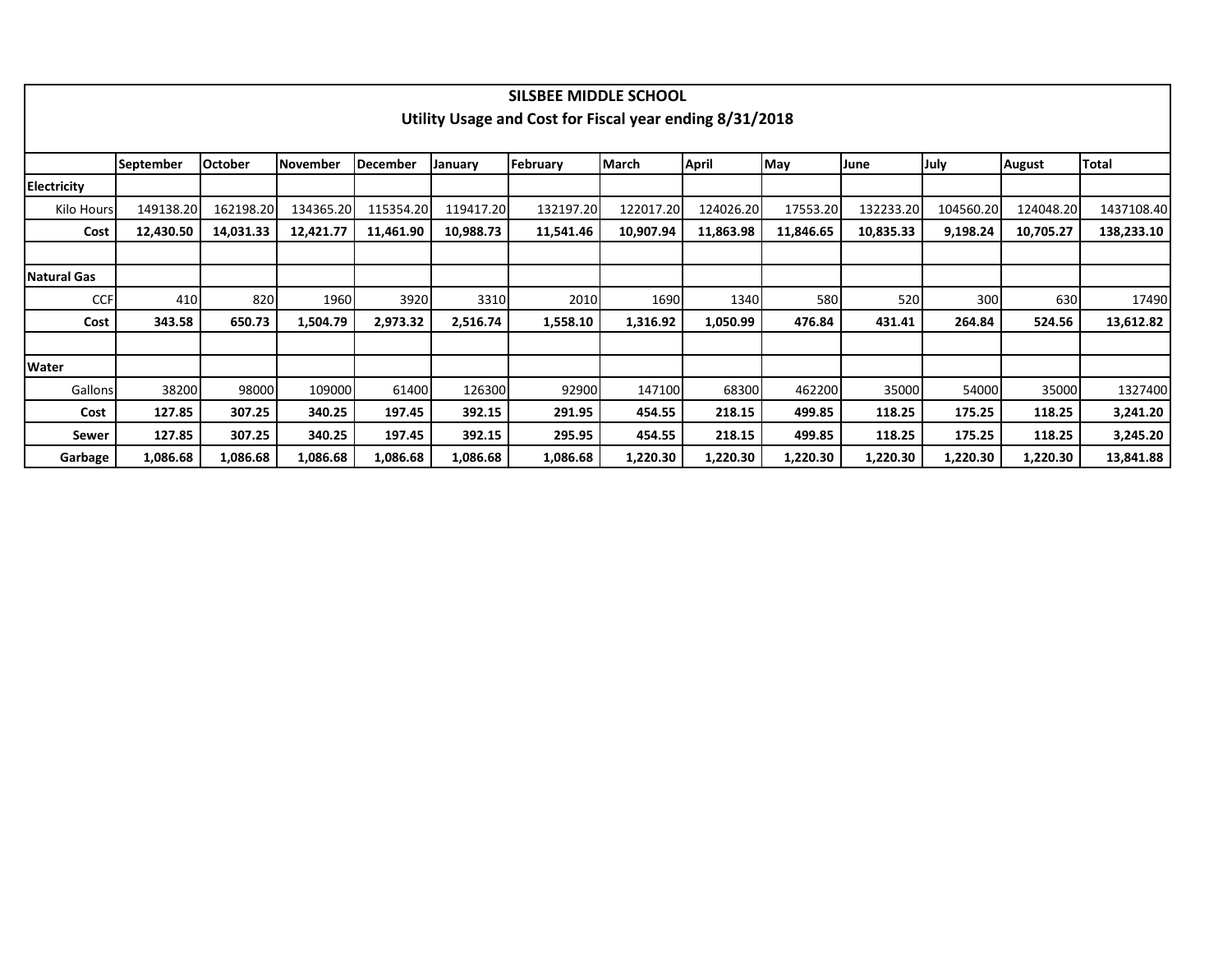|                    |                   |          |          |                   |          |          | OLD MIDDLE SCHOOL/ SPECIAL EDUCATION                    |              |          |          |             |               |              |
|--------------------|-------------------|----------|----------|-------------------|----------|----------|---------------------------------------------------------|--------------|----------|----------|-------------|---------------|--------------|
|                    |                   |          |          |                   |          |          | Utility Usage and Cost for Fiscal year ending 8/31/2018 |              |          |          |             |               |              |
|                    |                   |          |          |                   |          |          |                                                         |              |          |          |             |               |              |
|                    | September October |          |          | November December | January  | February | March                                                   | <b>April</b> | May      | June     | <b>July</b> | <b>August</b> | <b>Total</b> |
| <b>Electricity</b> |                   |          |          |                   |          |          |                                                         |              |          |          |             |               |              |
| Kilo Hours         | 18981.90          | 24765.90 | 12004.90 | 15764.90          | 22404.90 | 19844.90 | 13284.90                                                | 9444.90      | 11924.90 | 15684.90 | 20564.90    | 18484.90      | 203156.80    |
| Cost               | 1,551.79          | 2,008.73 | 1,164.58 | 1,444.24          | 1,924.33 | 1,717.88 | 1,112.08                                                | 974.02       | 1,194.25 | 1,436.96 | 1,765.78    | 1,649.13      | 17,943.77    |
|                    |                   |          |          |                   |          |          |                                                         |              |          |          |             |               |              |
| Natural Gas        |                   |          |          |                   |          |          |                                                         |              |          |          |             |               |              |
| <b>CCF</b>         | $\Omega$          | $\Omega$ |          | 398               | 619      | 254      | 19                                                      |              |          |          |             |               | 1304         |
| Cost               | 36.48             | 36.48    | 37.23    | 334.67            | 500.30   | 228.76   | 51.84                                                   | 39.51        | 39.97    | 40.73    | 39.20       | 35.88         | 1,421.05     |
|                    |                   |          |          |                   |          |          |                                                         |              |          |          |             |               |              |
| <b>Water</b>       |                   |          |          |                   |          |          |                                                         |              |          |          |             |               |              |
| Gallons            | 3500              | 9100     | 7000     | 10900             | 22900    | 14400    | 6500                                                    | 9000         | 11000    | 10600    | 9400        | 31500         | 145800       |
| Cost               | 53.55             | 70.05    | 64.35    | 75.45             | 111.45   | 85.95    | (83.55)                                                 | 40.45        | 75.75    | 74.55    | 67.95       | 134.25        | 770.20       |
| Sewer              | 53.55             | 70.05    | 64.35    | 75.45             | 111.59   | 85.95    | 62.25                                                   | 70.95        | 75.75    | 74.55    | 67.95       | 134.25        | 946.64       |
| <b>Garbage</b>     | 227.69            | 227.69   | 227.69   | 227.69            | 227.69   | 264.00   | 264.00                                                  | 264.00       | 264.00   | 264.00   | 264.00      | 264.00        | 2,986.45     |

 $\mathbf{I}$ 

.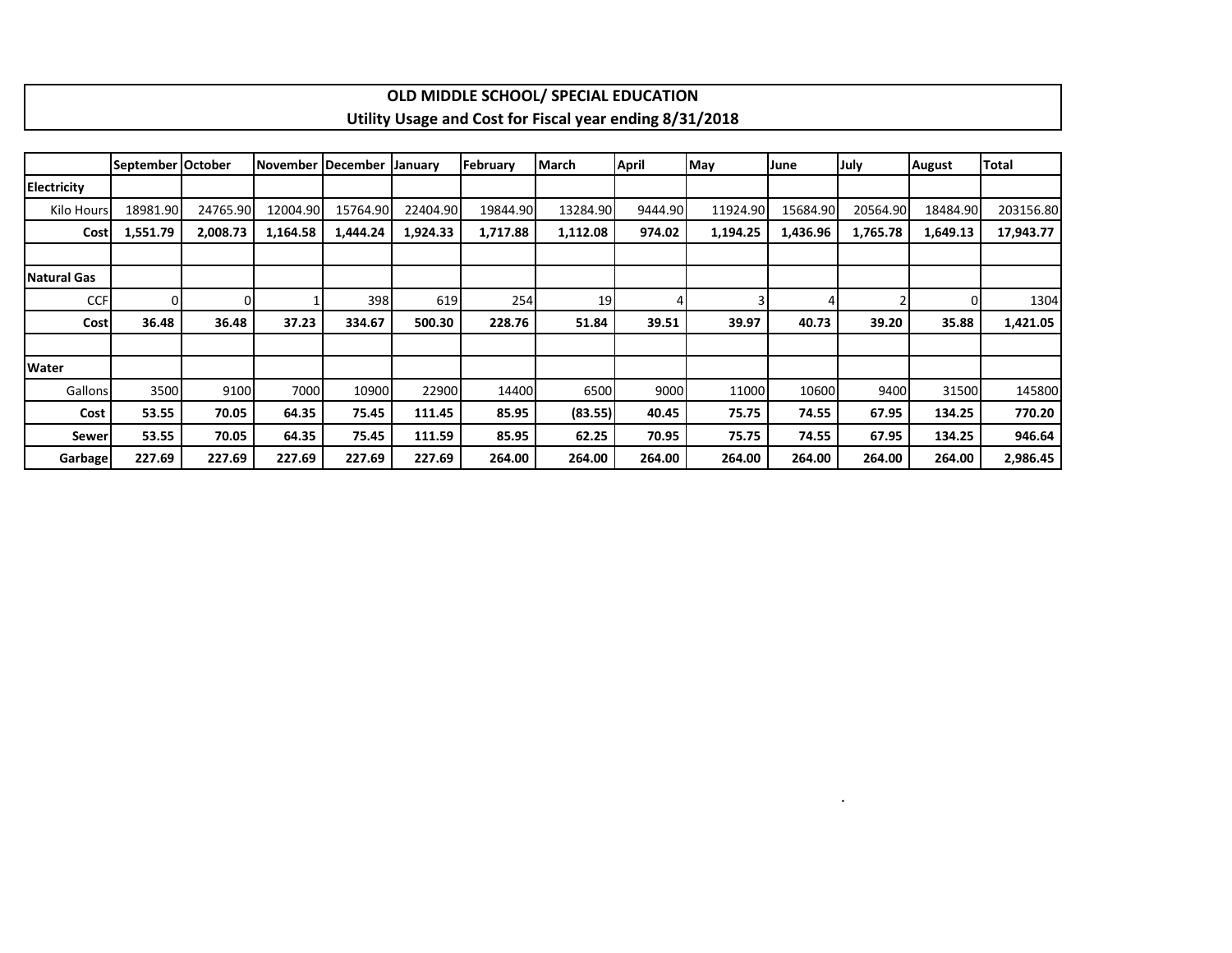|                    |                  |                          |                          |                          |          |                | <b>KIRBY</b>                                            |              |              |          |          |               |                          |  |
|--------------------|------------------|--------------------------|--------------------------|--------------------------|----------|----------------|---------------------------------------------------------|--------------|--------------|----------|----------|---------------|--------------------------|--|
|                    |                  |                          |                          |                          |          |                | Utility Usage and Cost for Fiscal year ending 8/31/2018 |              |              |          |          |               |                          |  |
|                    |                  |                          |                          |                          |          |                |                                                         |              |              |          |          |               |                          |  |
|                    | <b>September</b> | <b>October</b>           | November                 | <b>December</b>          | January  | February       | March                                                   | <b>April</b> | May          | June     | July     | <b>August</b> | Total                    |  |
| <b>Electricity</b> |                  |                          |                          |                          |          |                |                                                         |              |              |          |          |               |                          |  |
| Kilo Hours         | 21217.30         | 17857.30                 | 10897.30                 | 9217.30                  | 12097.30 | 8737.30        | 8940.00                                                 | 11393.10     | 44640.00     | 15420.00 | 27180.00 | 27660.00      | 215256.90                |  |
| Cost               | 1,764.30         | 1,528.90                 | 1,083.96                 | 1,818.55                 | 1,912.07 | 1,739.54       | 1,684.27                                                | 810.57       | 3,680.78     | 1,426.96 | 2,345.69 | 2,373.79      | 22,169.38                |  |
|                    |                  |                          |                          |                          |          |                |                                                         |              |              |          |          |               |                          |  |
| Natural Gas        |                  |                          |                          |                          |          |                |                                                         |              |              |          |          |               |                          |  |
| <b>CCF</b>         | $\Omega$         | Ωl                       | 0l                       | 0                        | $\Omega$ | $\overline{0}$ | 0                                                       | $\Omega$     | $\mathbf{0}$ | $\Omega$ | $\Omega$ | $\Omega$      | $\Omega$                 |  |
| Cost               | 36.48            | 36.48                    | 36.48                    | 36.48                    | 36.48    | 36.48          | 37.46                                                   | 36.48        | 37.69        | 37.69    | 37.69    | 35.88         | 441.77                   |  |
|                    |                  |                          |                          |                          |          |                |                                                         |              |              |          |          |               |                          |  |
| <b>Water</b>       |                  |                          |                          |                          |          |                |                                                         |              |              |          |          |               |                          |  |
| Gallons            | 1000             | 15900                    | 43100                    | 2500                     | 400      | 2900           | 1000                                                    | 1100         | 1400         | 6500     | 31800    | 16500         | 124100                   |  |
| Cost               | 16.25            | 60.95                    | 142.55                   | 20.75                    | 16.25    | 21.95          | 16.25                                                   | 16.55        | 17.45        | 17.75    | 17.75    | 17.75         | 382.20                   |  |
| Sewer              | 16.25            | 60.95                    | 142.55                   | 20.75                    | 16.25    | 21.95          | 16.25                                                   | 16.55        | 17.45        | 17.75    | 17.75    | 17.75         | 382.20                   |  |
| Garbage            | ٠                | $\overline{\phantom{0}}$ | $\overline{\phantom{a}}$ | $\overline{\phantom{a}}$ | ٠        | -              | $\overline{\phantom{a}}$                                | ٠            | ٠            |          |          |               | $\overline{\phantom{a}}$ |  |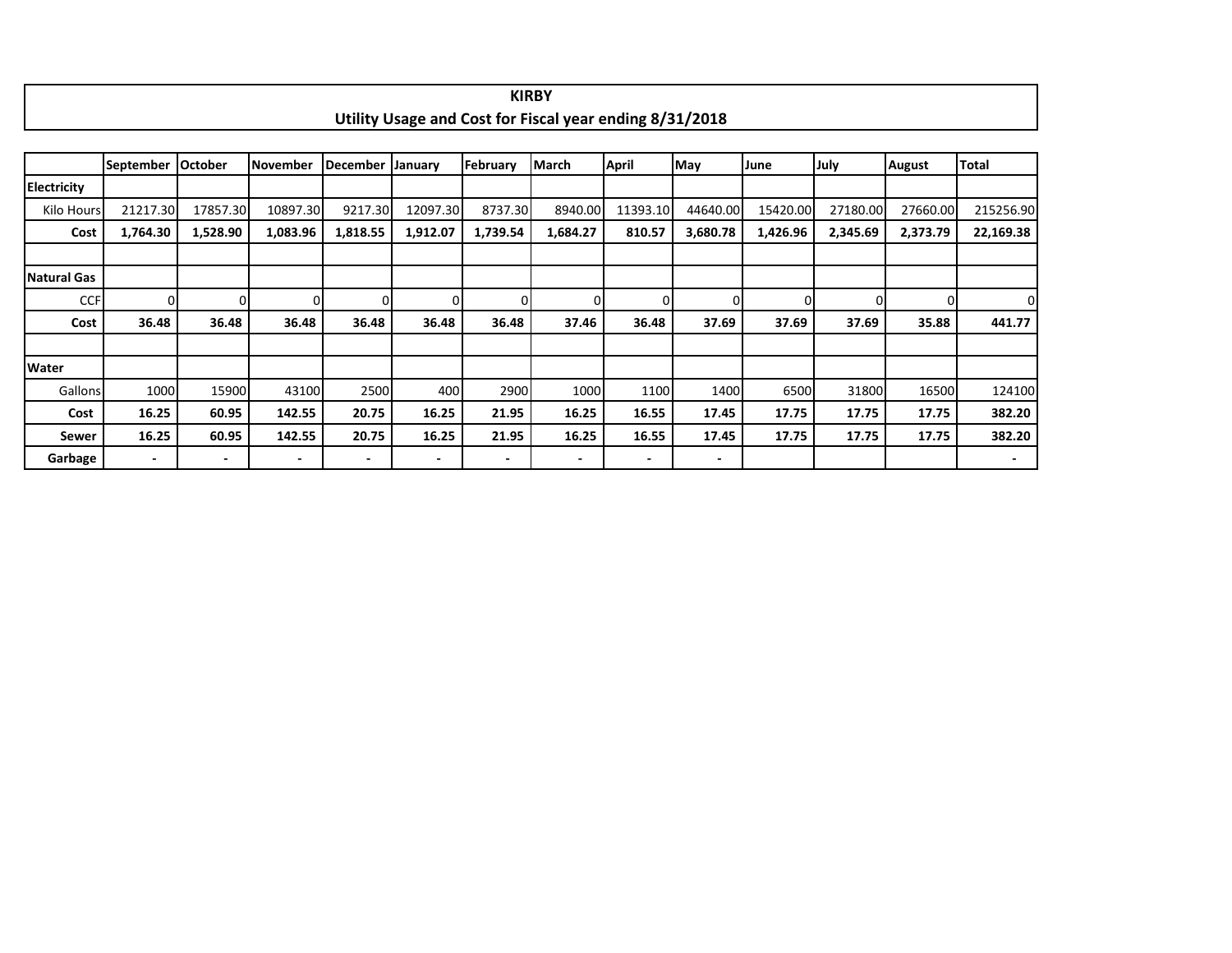|                    |                  |                |                 |          |          | <b>MAINTENANCE/TRANSPORTATION</b> |          |                                                         |          |          |          |               |           |
|--------------------|------------------|----------------|-----------------|----------|----------|-----------------------------------|----------|---------------------------------------------------------|----------|----------|----------|---------------|-----------|
|                    |                  |                |                 |          |          |                                   |          | Utility Usage and Cost for Fiscal year ending 8/31/2018 |          |          |          |               |           |
|                    |                  |                |                 |          |          |                                   |          |                                                         |          |          |          |               |           |
|                    | <b>September</b> | <b>October</b> | <b>November</b> | December | January  | February                          | March    | <b>April</b>                                            | May      | June     | July     | <b>August</b> | Total     |
| Electricity        |                  |                |                 |          |          |                                   |          |                                                         |          |          |          |               |           |
| <b>Kilo Hours</b>  | 15238.80         | 21116.00       | 15879.80        | 12958.80 | 19817.80 | 26754.80                          | 19004.80 | 9033.80                                                 | 11663.80 | 18823.00 | 18026.80 | 18359.00      | 206677.20 |
| Cost               | 1,461.21         | 2,006.49       | 1,649.32        | 1,465.90 | 1,846.76 | 2,688.91                          | 1,784.27 | 1,226.42                                                | 1,374.65 | 1,904.19 | 1,712.89 | 1,860.41      | 20,981.42 |
|                    |                  |                |                 |          |          |                                   |          |                                                         |          |          |          |               |           |
| <b>Natural Gas</b> |                  |                |                 |          |          |                                   |          |                                                         |          |          |          |               |           |
| <b>CCF</b>         | 81               | 61             | 162             | 853      | 1045     | 350                               | 143      | 86 <sup>1</sup>                                         | 35       | 37       | 26       | 21            | 2900      |
| Cost               | 133.80           | 122.19         | 204.10          | 742.13   | 887.18   | 342.98                            | 190.69   | 143.97                                                  | 102.51   | 104.14   | 96.28    | 90.56         | 3,160.53  |
|                    |                  |                |                 |          |          |                                   |          |                                                         |          |          |          |               |           |
| Water              |                  |                |                 |          |          |                                   |          |                                                         |          |          |          |               |           |
| <b>Gallons</b>     | 10600            | 15200          | 11800           | 8400     | 6900     | 6600                              | 37700    | 11300                                                   | 6500     | 7800     | 5300     | 4500          | 132600    |
| Cost               | 84.13            | 95.78          | 83.10           | 69.70    | 65.38    | 62.89                             | 210.46   | 86.38                                                   | 72.16    | 67.90    | 59.34    | 64.56         | 1,021.78  |
| Sewer              | 22.25            | 39.35          | 33.35           | 28.55    | 23.75    | 25.55                             | 27.05    | 23.75                                                   | 30.05    | 26.75    | 21.05    | 26.75         | 328.20    |
| Garbage            | 210.59           | 210.59         | 210.59          | 210.59   | 210.59   | 210.59                            | 219.20   | 219.20                                                  | 219.20   | 219.20   | 219.20   | 219.20        | 2,578.74  |

**I**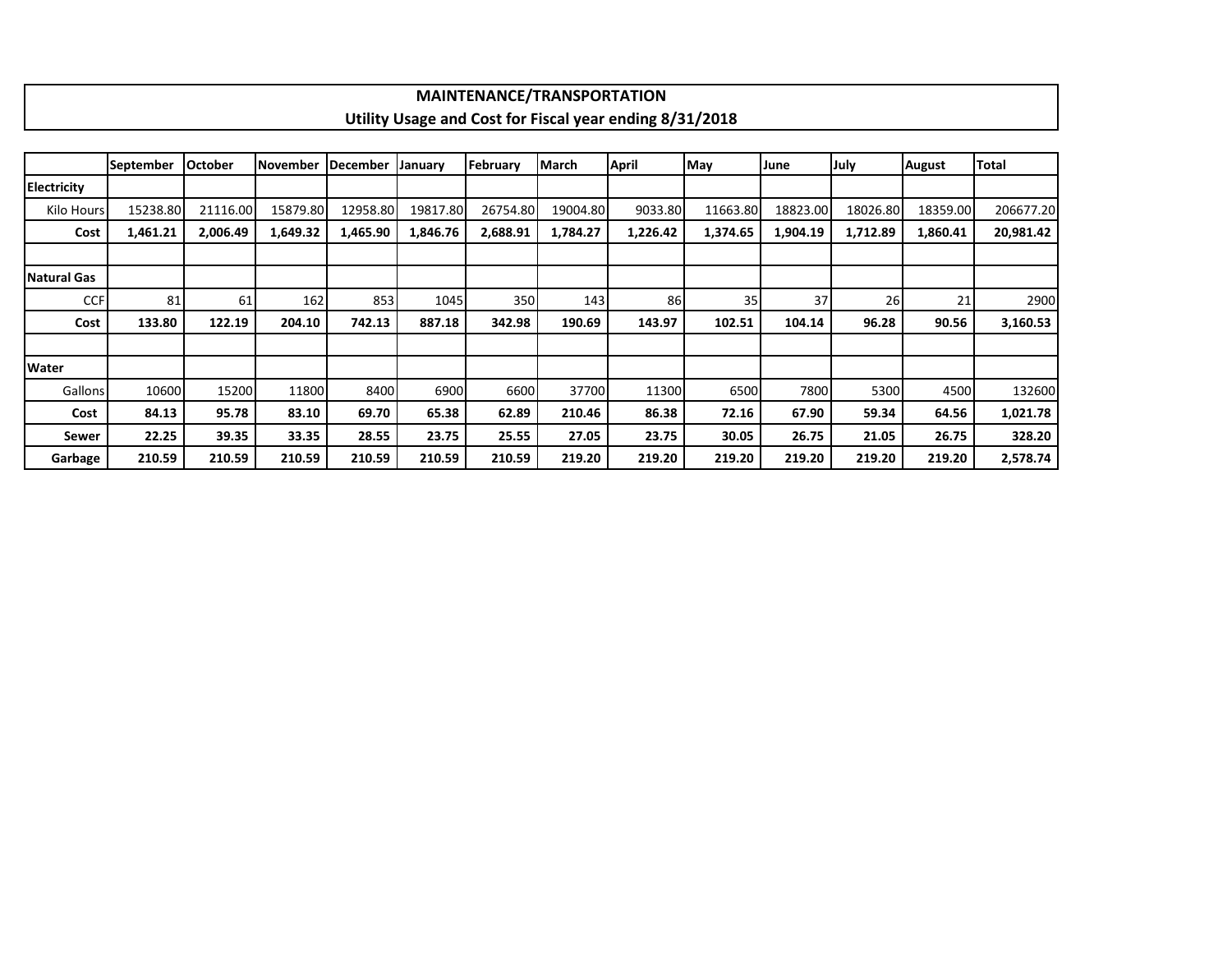|                    |                  |                |                 |                 |                                                         | <b>ROBINSON/LIT</b> |          |              |         |          |          |               |           |
|--------------------|------------------|----------------|-----------------|-----------------|---------------------------------------------------------|---------------------|----------|--------------|---------|----------|----------|---------------|-----------|
|                    |                  |                |                 |                 | Utility Usage and Cost for Fiscal year ending 8/31/2018 |                     |          |              |         |          |          |               |           |
|                    |                  |                |                 |                 |                                                         |                     |          |              |         |          |          |               |           |
|                    | <b>September</b> | <b>October</b> | <b>November</b> | <b>December</b> | January                                                 | February            | March    | <b>April</b> | May     | June     | July     | <b>August</b> | Total     |
| <b>Electricity</b> |                  |                |                 |                 |                                                         |                     |          |              |         |          |          |               |           |
| Kilo Hours         | 15010.00         | 20130.00       | 13410.00        | 9890.00         | 5410.00                                                 | 23970.00            | 11010.00 | 9410.00      | 9570.00 | 17090.00 | 17570.00 | 20450.00      | 172920.00 |
| Cost               | 1,215.84         | 1,635.47       | 1,250.46        | 924.85          | 691.18                                                  | 1,786.77            | 928.45   | 926.40       | 928.29  | 1,413.67 | 1,439.94 | 1,750.88      | 14,892.20 |
|                    |                  |                |                 |                 |                                                         |                     |          |              |         |          |          |               |           |
| <b>Natural Gas</b> |                  |                |                 |                 |                                                         |                     |          |              |         |          |          |               |           |
| <b>CCF</b>         | $\Omega$         | $\Omega$       |                 | 116             | 293                                                     | 171                 | 18       | 11           | 11      | 12       |          | 01            | 637       |
| Cost               | 39.49            | 39.49          | 39.49           | 133.56          | 277.15                                                  | 179.63              | 51.08    | 44.80        | 46.01   | 46.78    | 41.48    | 35.88         | 974.84    |
|                    |                  |                |                 |                 |                                                         |                     |          |              |         |          |          |               |           |
| Water              |                  |                |                 |                 |                                                         |                     |          |              |         |          |          |               |           |
| Gallons            | 1200             | 3000           | 4700            | 2300            | 1000                                                    | 2600                | 2800     | 3200         | 3300    | 1100     | 900      | 1500          | 27600     |
| Cost               | 16.85            | 22.25          | 27.35           | 20.15           | 16.25                                                   | 21.05               | 21.65    | 22.85        | 23.15   | 16.55    | 16.25    | 17.75         | 242.10    |
| Sewer              | 16.85            | 22.25          | 27.35           | 20.15           | 16.25                                                   | 21.05               | 21.65    | 22.85        | 23.15   | 16.55    | 16.25    | 17.75         | 242.10    |
| Garbage            | 78.66            | 78.66          | 78.66           | 78.66           | 78.66                                                   | 78.66               | 90.20    | 90.20        | 90.20   | 90.20    | 90.20    | 90.20         | 1,013.16  |

٠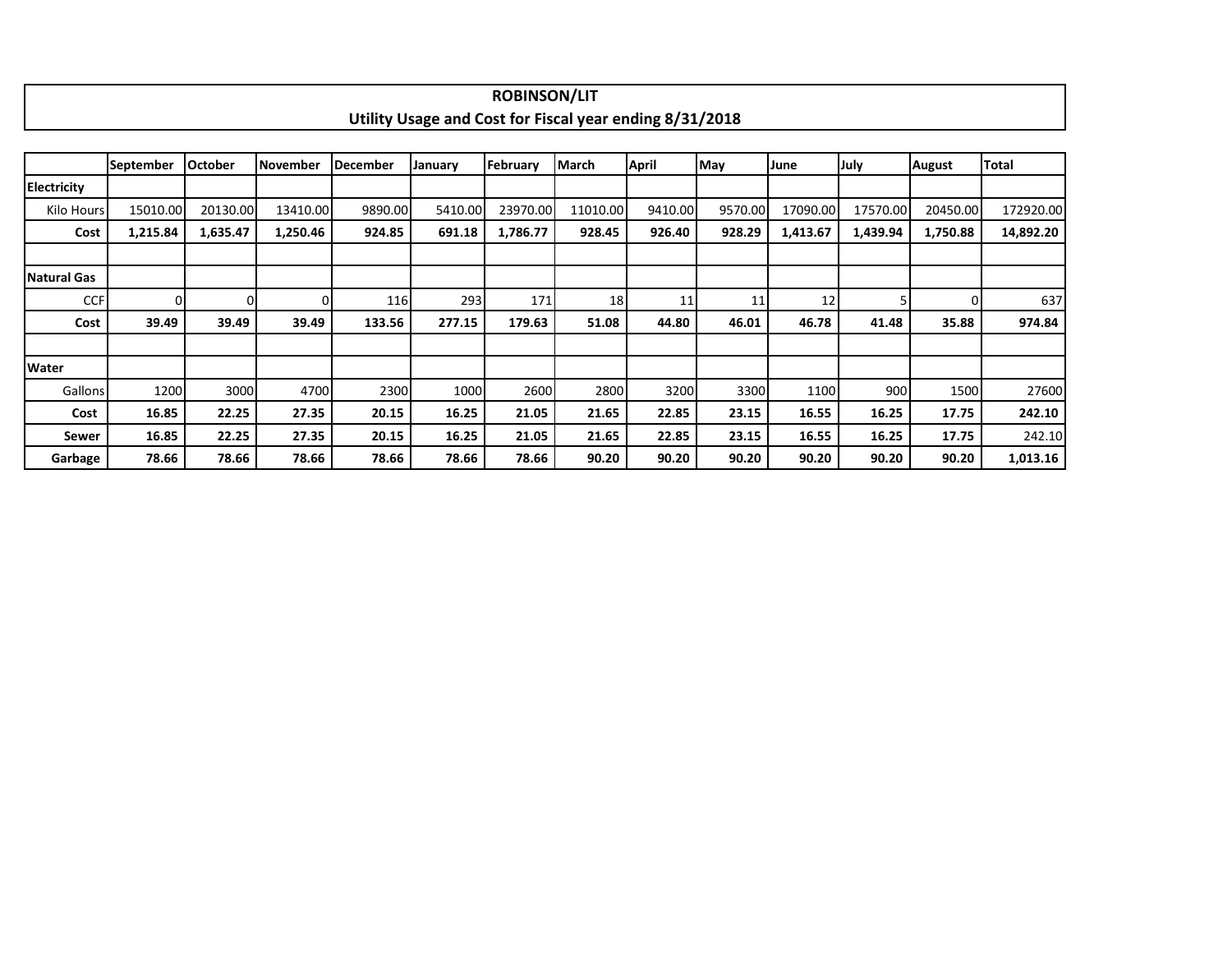|                    |                       |                |          |                 |          |          | <b>ADMINISTRATION</b>                                   |              |          |          |          |          |              |
|--------------------|-----------------------|----------------|----------|-----------------|----------|----------|---------------------------------------------------------|--------------|----------|----------|----------|----------|--------------|
|                    |                       |                |          |                 |          |          | Utility Usage and Cost for Fiscal year ending 8/31/2018 |              |          |          |          |          |              |
|                    |                       |                |          |                 |          |          |                                                         |              |          |          |          |          |              |
|                    | <b>September</b>      | <b>October</b> | November | <b>December</b> | January  | February | <b>March</b>                                            | <b>April</b> | May      | June     | July     | August   | <b>Total</b> |
| <b>Electricity</b> |                       |                |          |                 |          |          |                                                         |              |          |          |          |          |              |
| Kilo Hours         | 16580.00              | 22140.00       | 16420.00 | 16060.00        | 17580.00 | 16020.00 | 14660.00                                                | 14220.00     | 13460.00 | 19660.00 | 17220.00 | 17580.00 | 201600.00    |
| Cost               | 1,310.23              | 1,743.41       | 1,357.25 | 1,321.20        | 1,367.02 | 1,526.96 | 857.46                                                  | 1,221.64     | 1,184.64 | 1,570.23 | 1,380.64 | 1,401.70 | 16,242.38    |
|                    |                       |                |          |                 |          |          |                                                         |              |          |          |          |          |              |
| Natural Gas        | Included in Tech-Ware |                |          |                 |          |          |                                                         |              |          |          |          |          |              |
| <b>CCF</b>         |                       |                |          |                 |          |          |                                                         |              |          |          |          |          | 0            |
| <b>Cost</b>        |                       |                |          |                 |          |          |                                                         |              |          |          |          |          | $\mathbf{0}$ |
|                    |                       |                |          |                 |          |          |                                                         |              |          |          |          |          |              |
| <b>Water</b>       |                       |                |          |                 |          |          |                                                         |              |          |          |          |          |              |
| Gallons            | 4300                  | 7300           | 5100     | 4300            | 6700     | 7300     | 4700                                                    | 9800         | 6500     | 5900     | 6400     | 7100     | 75400        |
| Cost               | 26.15                 | 35.15          | 28.55    | 26.15           | 33.35    | 35.15    | 27.35                                                   | 42.65        | 32.75    | 30.95    | 32.45    | 34.55    | 385.20       |
| Sewer              | 26.15                 | 35.15          | 28.55    | 26.15           | 33.35    | 35.15    | 27.35                                                   | 42.65        | 32.75    | 30.95    | 32.45    | 34.55    | 385.20       |
| Garbage            | 169.58                | 169.58         | 169.58   | 169.58          | 169.58   | 211.20   | 211.20                                                  | 211.20       | 211.20   | 211.20   | 211.20   | 211.20   | 2,326.30     |

## **ADMINISTRATION**

┑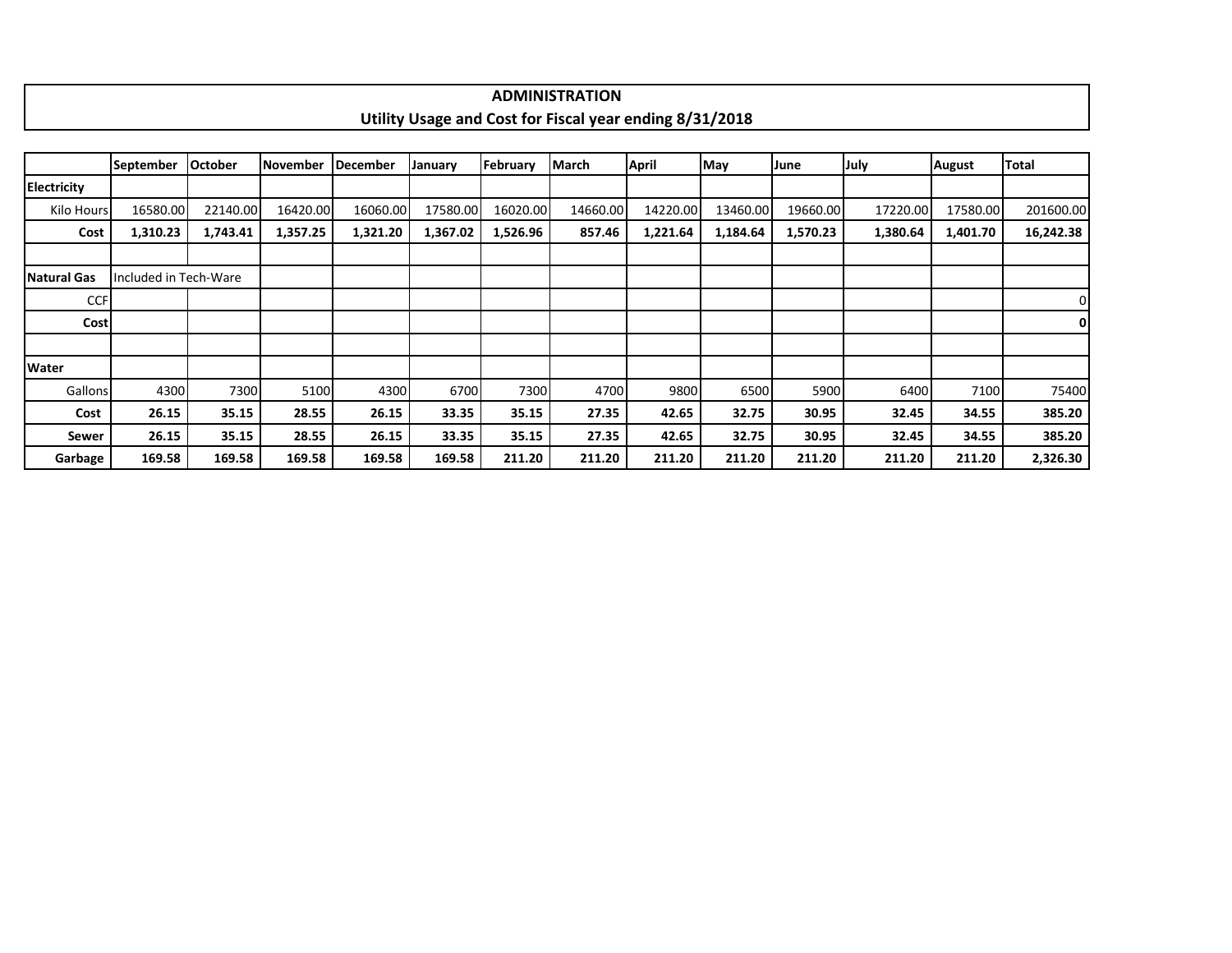|                    |                  |                |           |           |           | Utility Usage and Cost for Fiscal year ending 8/31/2018 |           |           |           |           |           |               |            |
|--------------------|------------------|----------------|-----------|-----------|-----------|---------------------------------------------------------|-----------|-----------|-----------|-----------|-----------|---------------|------------|
|                    |                  |                |           |           |           |                                                         |           |           |           |           |           |               |            |
|                    | <b>September</b> | <b>October</b> | November  | December  | January   | February                                                | March     | April     | May       | June      | July      | <b>August</b> | Total      |
| <b>Electricity</b> |                  |                |           |           |           |                                                         |           |           |           |           |           |               |            |
| Kilo Hours         | 149503.80        | 281503.80      | 188503.80 | 163503.80 | 139503.80 | 135503.80                                               | 164503.80 | 154503.80 | 150503.80 | 210503.80 | 144503.80 | 148503.80     | 2031045.60 |
| Cost               | 12,553.89        | 21,873.46      | 16,900.01 | 14,389.45 | 11,484.73 | 10,454.11                                               | 12,464.62 | 12,932.58 | 13,056.97 | 16,945.68 | 12,091.42 | 12,325.35     | 167,472.27 |
|                    |                  |                |           |           |           |                                                         |           |           |           |           |           |               |            |
| Natural Gas        |                  |                |           |           |           |                                                         |           |           |           |           |           |               |            |
| <b>CCF</b>         | 505              | 774            | 921       | 2698      | 2479      | 1565                                                    | 1488      | 1063      | 519       | 202       | 140       | 281           | 12635      |
| <b>Cost</b>        | 448.95           | 667.12         | 786.36    | 2227.58   | 2050.31   | 1321.97                                                 | 1259.93   | 910.69    | 466.18    | 206.38    | 155.55    | 274.78        | 10775.8    |
|                    |                  |                |           |           |           |                                                         |           |           |           |           |           |               |            |
| Water              |                  |                |           |           |           |                                                         |           |           |           |           |           |               |            |
| Gallons            | 113000           | 133100         | 87500     | 85600     | 113000    | 111700                                                  | 71000     | 134900    | 166400    | 55800     | 6800      | 45200         | 1124000    |
| Cost               | 352.25           | 412.55         | 275.75    | 270.05    | 352.25    | 348.35                                                  | 226.25    | 417.95    | 512.45    | 180.65    | 33.65     | 148.85        | 3,531.00   |
| Sewer              | 352.25           | 412.55         | 275.75    | 270.05    | 352.25    | 348.35                                                  | 226.25    | 417.95    | 512.45    | 180.65    | 33.65     | 148.85        | 3,531.00   |
| Garbage            | 996.76           | 996.76         | 996.76    | 996.76    | 996.76    | 1,264.00                                                | 1,264.00  | 1,264.00  | 1,264.00  | 1,264.00  | 1,264.00  | 1,264.00      | 13,831.80  |

## **Silsbee Elementary**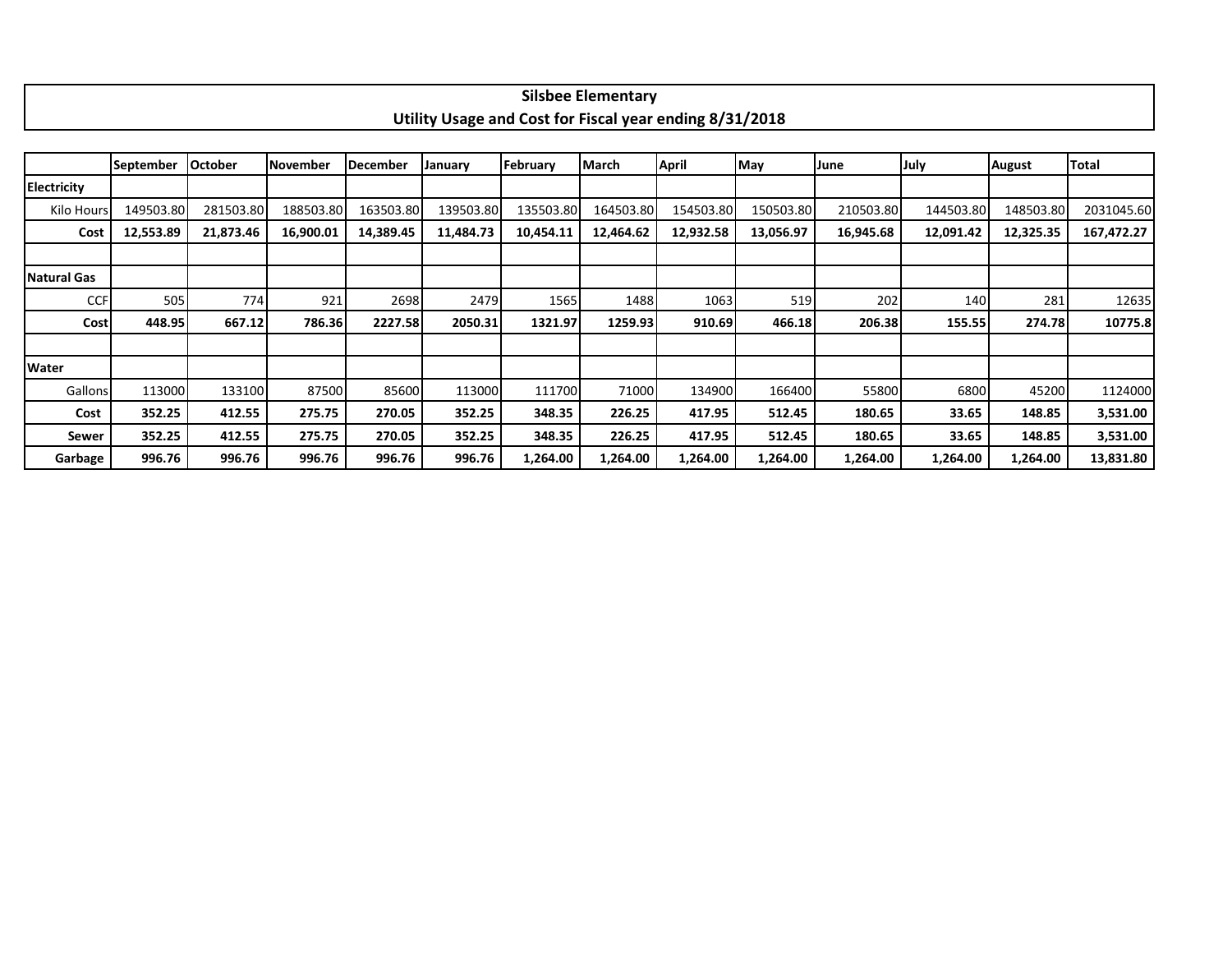|                    |                  |          |                 |          |          |          | Utility Usage and Cost for Fiscal year ending 8/31/2018 |              |            |          |          |               |           |
|--------------------|------------------|----------|-----------------|----------|----------|----------|---------------------------------------------------------|--------------|------------|----------|----------|---------------|-----------|
|                    |                  |          |                 |          |          |          |                                                         |              |            |          |          |               |           |
|                    | <b>September</b> | October  | <b>November</b> | December | January  | February | March                                                   | <b>April</b> | <b>May</b> | June     | July     | <b>August</b> | Total     |
| <b>Electricity</b> |                  |          |                 |          |          |          |                                                         |              |            |          |          |               |           |
| Kilo Hours         | 28717.00         | 63076.00 | 39057.00        | 35381.00 | 26941.00 | 29153.00 | 33637.00                                                | 28386.00     | 29498.00   | 40329.00 | 24176.00 | 28857.00      | 407208.00 |
| Cost               | 2,705.14         | 5,212.04 | 3,691.24        | 3,529.03 | 2,850.47 | 2,870.43 | 3,178.20                                                | 3,128.83     | 3,163.97   | 3,880.73 | 2,782.40 | 3,191.16      | 40,183.64 |
|                    |                  |          |                 |          |          |          |                                                         |              |            |          |          |               |           |
| Natural Gas        |                  |          |                 |          |          |          |                                                         |              |            |          |          |               |           |
| <b>CCF</b>         | 171              | 318      | 495             | 923      | 942      | 405      | 285                                                     | 195          | 192        | 143      | 40       | 98            | 4207      |
| Cost               | 164.56           | 274.69   | 407.29          | 727.99   | 742.34   | 343.07   | 253.23                                                  | 184.13       | 183.07     | 145.96   | 67.98    | 111.91        | 3,606.22  |
|                    |                  |          |                 |          |          |          |                                                         |              |            |          |          |               |           |
| <b>Water</b>       |                  |          |                 |          |          |          |                                                         |              |            |          |          |               |           |
| Gallons            | 70100            | 136500   | 68000           | 75100    | 86700    | 123600   | 126700                                                  | 100900       | 61000      | 5900     | 5100     | 31900         | 891500    |
| Cost               | 223.55           | 422.75   | 217.25          | 238.55   | 273.35   | 384.05   | 393.35                                                  | 315.95       | 196.25     | 30.95    | 28.55    | 108.95        | 2,833.50  |
| Sewer              | 223.55           | 422.75   | 217.15          | 238.55   | 273.35   | 384.05   | 393.35                                                  | 315.95       | 196.25     | 30.95    | 28.55    | 108.95        | 2,833.40  |
| Garbage            | 279.20           | 279.20   | 279.20          | 279.20   | 279.20   | 346.01   | 346.01                                                  | 346.01       | 346.01     | 346.01   | 346.01   | 346.01        | 3,818.07  |

**LAURA REEVES**